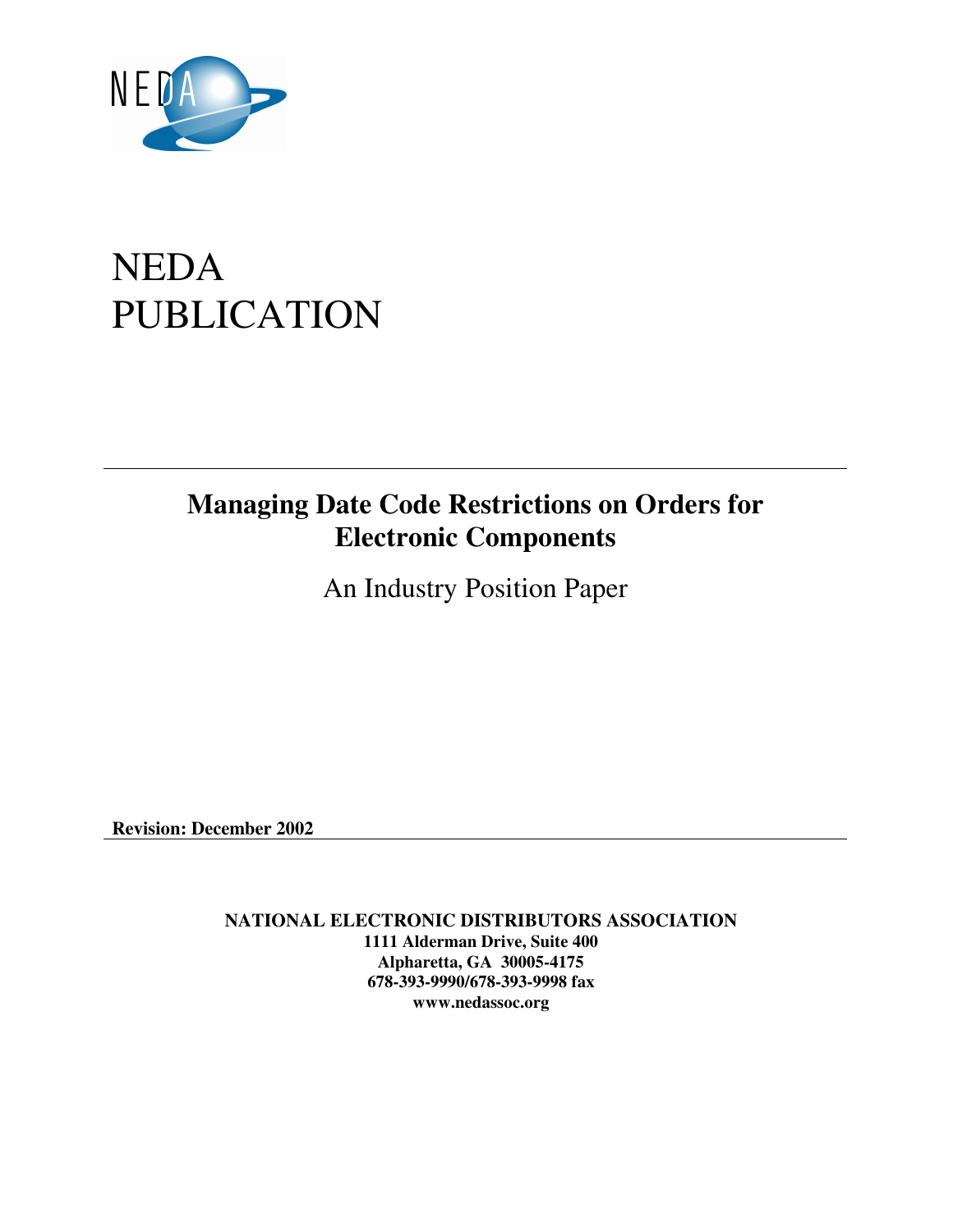

### **Managing Date Code Restrictions on orders for Electronic Components**

#### **An Industry Position Paper**

A National Electronic Distributors Association (NEDA) task force, comprised of electronic component manufacturers and authorized distributors was formed to develop an industry position paper concerning date code selectivity. The following companies participated in the preparation of this position paper.

Advanced Micro Devices

Analog Devices, Inc.

Arrow Electronics, Inc.

Avnet, Inc.

Cypress Semiconductor

Future Electronics

Intersil Corp.

Microchip

National Semiconductor Corp.

Pioneer-Standard Electronics, Inc.

Rohm Electronics, LLC

Texas Instruments

TTI, Inc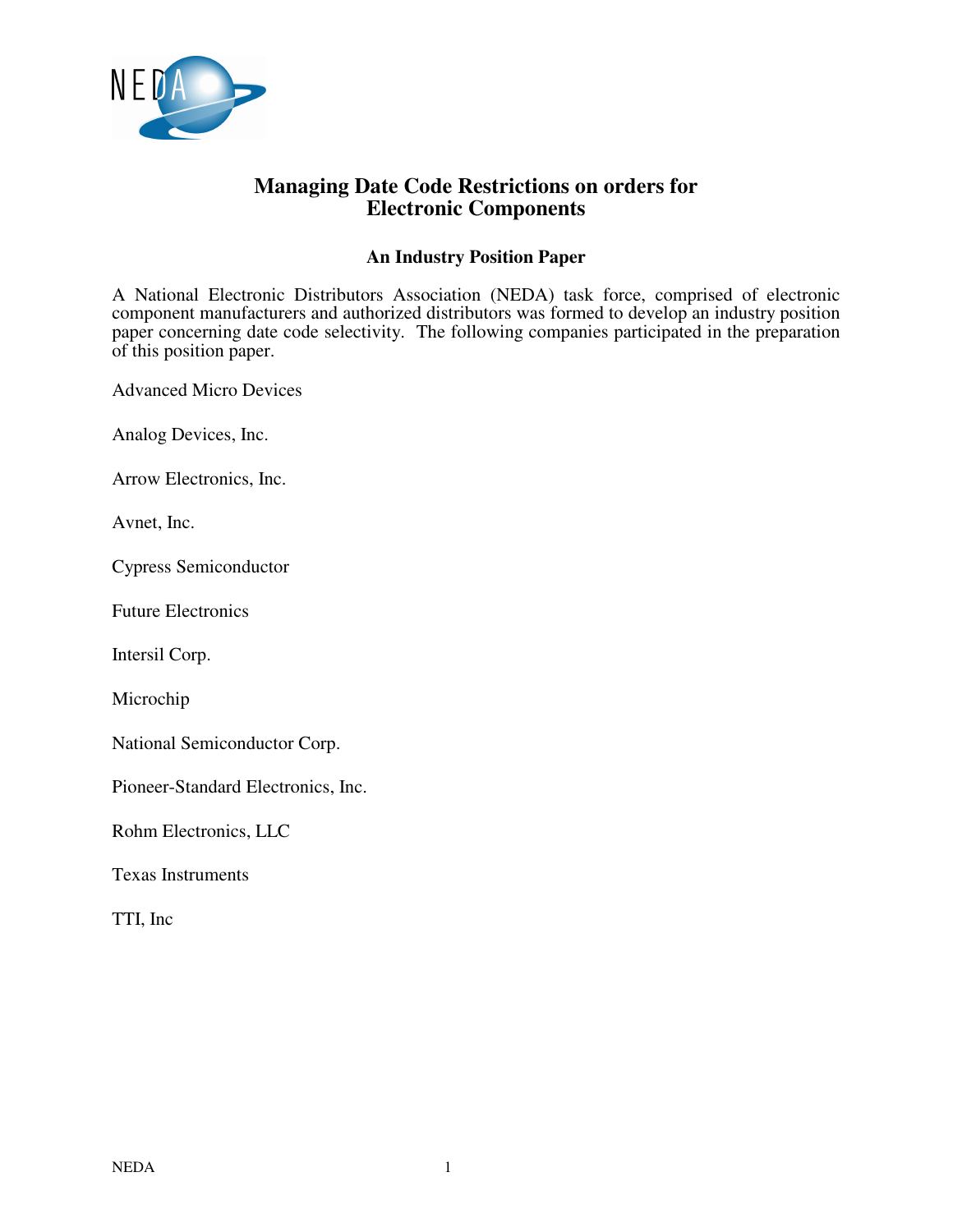

## **Managing Date Code Restrictions on Orders for Electronic Components**  An Industry Position Paper

#### Introduction:

NEDA members, electronic component manufacturers and distributors recommend that electronic component customers avoid the specification of general date code restrictions when ordering electronic components from electronic component manufacturers and their authorized component distributors. The following position paper has been prepared as the result of a cooperative effort between electronic component manufacturers and their authorized distributors.

#### Background:

Historically, some electronic component customers have expressed concerns that after a period of time, electronic components are no longer "fresh" and appropriate for use in electronic products. Twenty years ago, there may have been some truth to this perception. However, over the years, process improvements by electronic component manufacturers have eliminated the causes of failure mechanisms that related to component age concerns. For example, prior to 1995 the military specification MIL-PRF38535 (section 3.10) required that a military part be re-tested if not used within three years of the marked date code. In 1995, after extensive study, this military specification was revised to remove date code restrictions altogether. The revised version simply states that product must be "…solderable upon delivery". MIL-PRF-19500M now prohibits date code restrictions on military component orders (section 6.2.j.). The origin of many customer date code specifications may be attributed to this now revised military standard and have no factual or empirical basis.

General date code restrictions unnecessarily delay the order entry process and delay the order fulfillment process, resulting in delayed service to the customer. General date code restrictions result in further aging inventory in the supply chain by disrupting normal FIFO (First In First Out) consumption. Unnecessary date code restrictions also add non-value added costs to every step of the supply chain - for component manufacturers, distributors and for end customers.

#### Electrical Characteristic Changes/Solderability Degradation:

Because of the advances made in the engineering, design, manufacturing technology, handling, and storage, general date code restrictions are not justified. Component age does not adversely affect component performance to the manufacturers specification. The product inventoried by component manufacturers and their authorized distributors using manufacturer and NEDA guidelines for packing and handling will meet the component manufacturers electrical and solderability specifications. Manufacturers have supporting data available. Component warranties are not affected by the age of components at the time of sale.

#### Product Changes: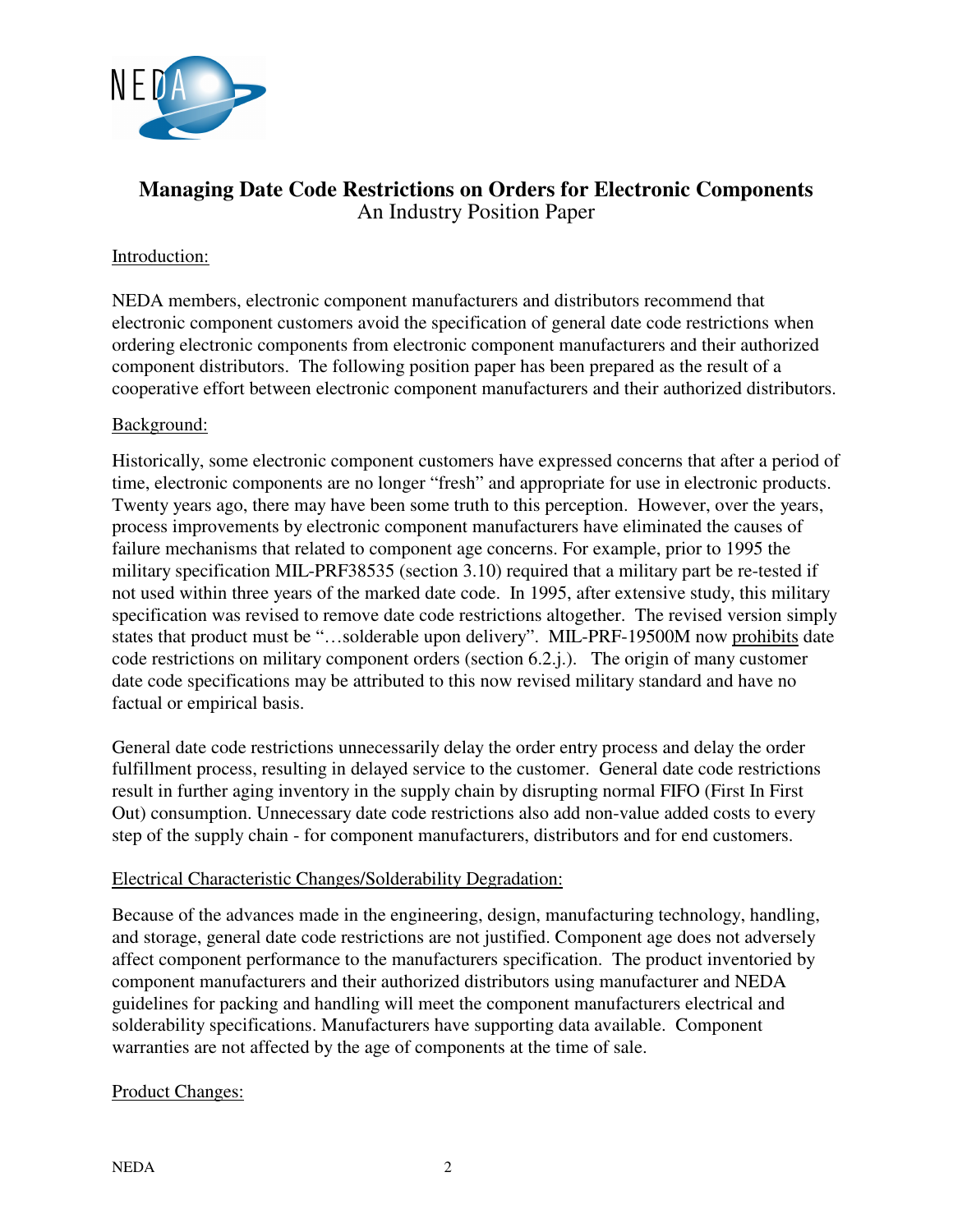

Continuous improvement initiatives by manufacturers may revise product design and processes. Suppliers and distributors have effective Product/Process Change Notification (PCN) systems to ensure these changes are communicated effectively to authorized distributors and end customers. When appropriate, product will be quickly withdrawn from the distribution channels. Older product would not be available for sale if it did not meet component manufacturer specifications. Date code specifications should not be confused with end-of-life product-line dates.

#### Managing Exceptions:

Reasonable exceptions may include:

- 1. Application sensitivity to specific date codes where the customers product design has been found to be intolerant of lot specific electrical characteristic variations of parts which are still operating within the manufacturer's specifications.
- 2. Suspected component variation issues which have been identified by a customer but not yet confirmed by the manufacturer. Customers may ask the distributor to select other date codes to support test of immediate production requirements.
- 3. Specific technical requirements.

Customers who request specific date code restrictions should have a technical basis for the restriction to help manufacturers and distributors make informed decisions on inventory management.

Electronic component manufacturers and distributors are willing to help customers manage these types of exceptions on an individual basis. However, establishing broader date code restrictions to accommodate specific technical issues truly becomes counter productive.

Customers may also encounter associated costs and shipment delays.

Recommendations:

- 1. The NEDA member component manufacturers and their authorized distributors recommend that general date code restrictions be eliminated from purchase order requirements for electronic components.
- 2. NEDA members also recommend that customers purchase electronic components from electronic component manufacturers and authorized distributors who will assure that:
	- a. packaging, packaging shelf life, and storage requirements are understood and complied with.
	- b. product warrantees will be supported.